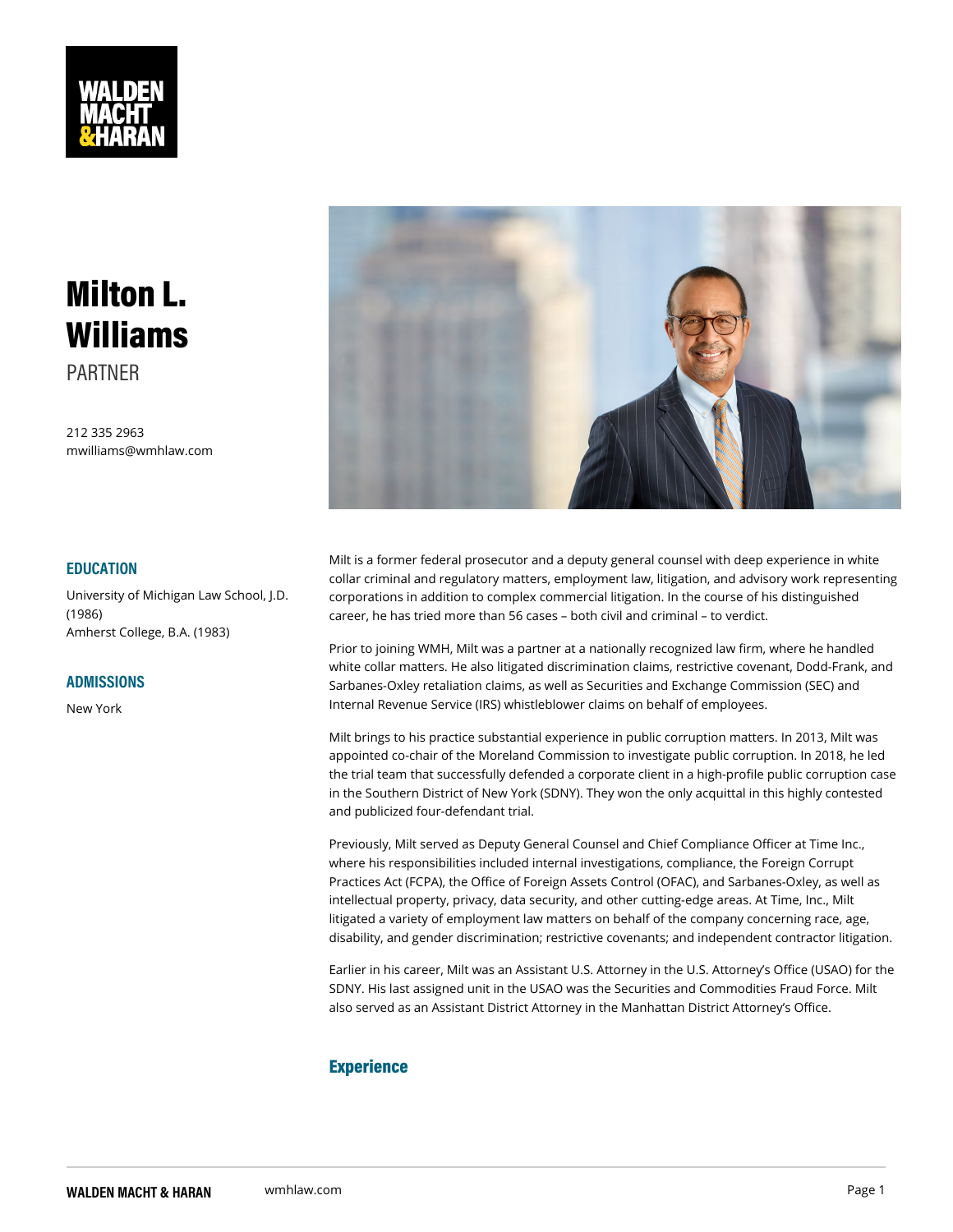## Recognitions

Distinguished LNeeand eYrork Law (2002nOn)al

Litigation TraiThe Abertional La(2020) rnal

National Practice Area Star and Local Litigation Star, General Comme Property, and White C & Hear Com am le, Lit (  $g \theta$  2i b, n 2022)

Labor and EmploymBencShtmangrk Litigation 2021)

500 Leading Lawyers Lnaw Commeng (0260, 19 - 2022)

## Activities

Professional Affiliations

- $^{\bullet}$  Memb, Cardinal s Review Board for Allegations of Improper Relations and Minors
- \* MembeGrievance Committee, Southern District of New York
- Vice-C,haippellate Division First Judicial Department Attorney Grievance
- \* MembeGovernor s Screening Panel, First Department Appellate Divi
- **Members** Will Litigation Committee, Eastern District of New York
- **\* Boar Member, Sanctuary for Families**
- **Board Membede, ral Bar Council**
- **Board Membew, York Legal Assistance Group (NYLAG)**
- **Board Mem Beis, oners Legal Services of New York**
- **Board MemFibed, for Modern Courts**
- $\bullet$  Board MemFibrest, Department Assigned Counsel Corporation
- **Former Me,mNVEC Mayor s Judiciary Committee**
- Former Me,mhöerst Department s Attorney Disciplinary Committee
- Former Memulau diciary and Nominating Committees for the Association City of New York
- **Former Board MembePublic School System, Panel for Educational P**o
- **Former MemberBoard of Correction**
- **Former Board MNMCerocal Conditional Release Commission**

#### Community Activities

Milt currently sits on the Board of Trustees of the Avon Old Farms School. the Sponsors for Educational Opportunity (SEO) Corporate Law Progra chairman of the board of SEO for nine years. He was also a member o of trustees for six years.

# Milton L. Williams PARTNER

212 335 2963 mwilliams@wmhlaw.com